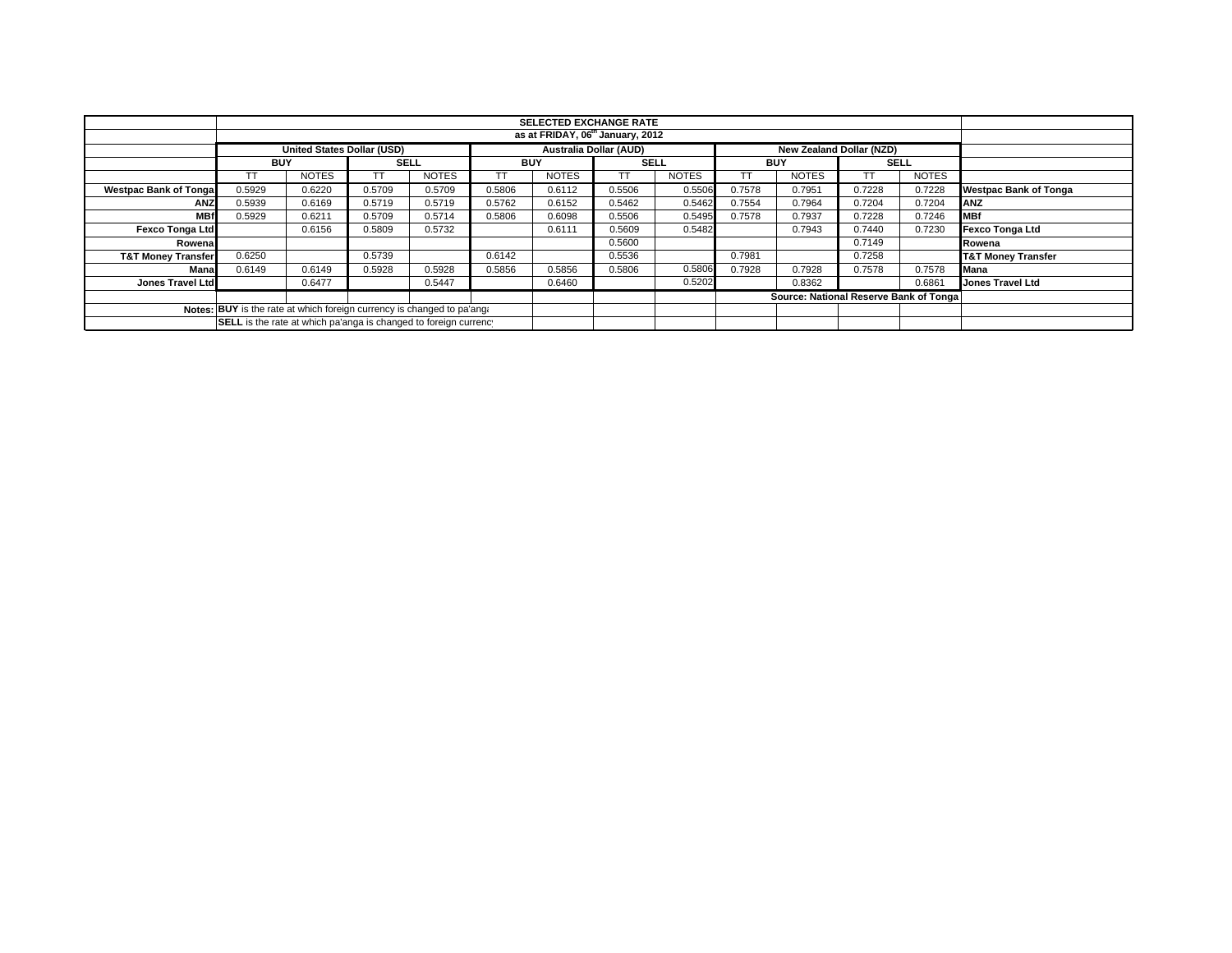|                                                                        |            |                                                                                         |             |              |            | <b>SELECTED EXCHANGE RATE</b><br>as at FRIDAY, 13th January, 2012 |             |              |            |                                        |             |              |                               |  |
|------------------------------------------------------------------------|------------|-----------------------------------------------------------------------------------------|-------------|--------------|------------|-------------------------------------------------------------------|-------------|--------------|------------|----------------------------------------|-------------|--------------|-------------------------------|--|
|                                                                        |            |                                                                                         |             |              |            |                                                                   |             |              |            |                                        |             |              |                               |  |
|                                                                        |            | <b>Australia Dollar (AUD)</b><br>United States Dollar (USD)<br>New Zealand Dollar (NZD) |             |              |            |                                                                   |             |              |            |                                        |             |              |                               |  |
|                                                                        | <b>BUY</b> |                                                                                         | <b>SELL</b> |              | <b>BUY</b> |                                                                   | <b>SELL</b> |              | <b>BUY</b> |                                        | <b>SELL</b> |              |                               |  |
|                                                                        |            | <b>NOTES</b>                                                                            |             | <b>NOTES</b> |            | <b>NOTES</b>                                                      | TТ          | <b>NOTES</b> | TT         | <b>NOTES</b>                           |             | <b>NOTES</b> |                               |  |
| <b>Westpac Bank of Tonga</b>                                           | 0.5955     | 0.6248                                                                                  | 0.5735      | 0.5735       | 0.5797     | 0.6103                                                            | 0.5497      | 0.5497       | 0.7490     | 0.7859                                 | 0.7140      | 0.7140       | <b>Westpac Bank of Tonga</b>  |  |
| <b>ANZ</b>                                                             | 0.5965     | 0.6195                                                                                  | 0.5745      | 0.5745       | 0.5748     | 0.6138                                                            | 0.5448      | 0.5448       | 0.7462     | 0.7872                                 | 0.7112      | 0.7112       | ANZ                           |  |
| <b>MBf</b>                                                             | 0.5955     | 0.6250                                                                                  | 0.5735      | 0.5747       | 0.5797     | 0.6098                                                            | 0.5497      | 0.5495       | 0.7490     | 0.7874                                 | 0.7140      | 0.7143       | <b>IMBf</b>                   |  |
| <b>Fexco Tonga Ltd</b>                                                 |            | 0.6182                                                                                  | 0.5806      | 0.5756       |            | 0.6096                                                            | 0.5571      | 0.5468       |            | 0.7847                                 | 0.7318      | 0.7143       | Fexco Tonga Ltd               |  |
| Rowena                                                                 |            |                                                                                         |             |              |            |                                                                   | 0.5600      |              |            |                                        | 0.7149      |              | Rowena                        |  |
| <b>T&amp;T Money Transfer</b>                                          | 0.6218     |                                                                                         | 0.5765      |              | 0.6073     |                                                                   | 0.5527      |              | 0.7829     |                                        | 0.7170      |              | <b>T&amp;T Money Transfer</b> |  |
| Mana                                                                   | 0.6175     | 0.6175                                                                                  | 0.5955      | 0.5955       | 0.6097     | 0.6097                                                            | 0.5797      | 0.5797       | 0.7840     | 0.7840                                 | 0.7490      | 0.7490       | <b>Mana</b>                   |  |
| <b>Jones Travel Ltd</b>                                                |            | 0.6505                                                                                  |             | 0.5471       |            | 0.6445                                                            |             | 0.5189       |            | 0.8266                                 |             | 0.6773       | <b>Jones Travel Ltd</b>       |  |
| <b>MoneyGram</b>                                                       | 0.6232     |                                                                                         | 0.5891      |              | 0.6019     |                                                                   | 0.5644      |              | 0.7973     |                                        | 0.7345      |              | <b>MoneyGram</b>              |  |
|                                                                        |            |                                                                                         |             |              |            |                                                                   |             |              |            | Source: National Reserve Bank of Tonga |             |              |                               |  |
| Notes: BUY is the rate at which foreign currency is changed to pa'ang. |            |                                                                                         |             |              |            |                                                                   |             |              |            |                                        |             |              |                               |  |
| SELL is the rate at which pa'anga is changed to foreign currency       |            |                                                                                         |             |              |            |                                                                   |             |              |            |                                        |             |              |                               |  |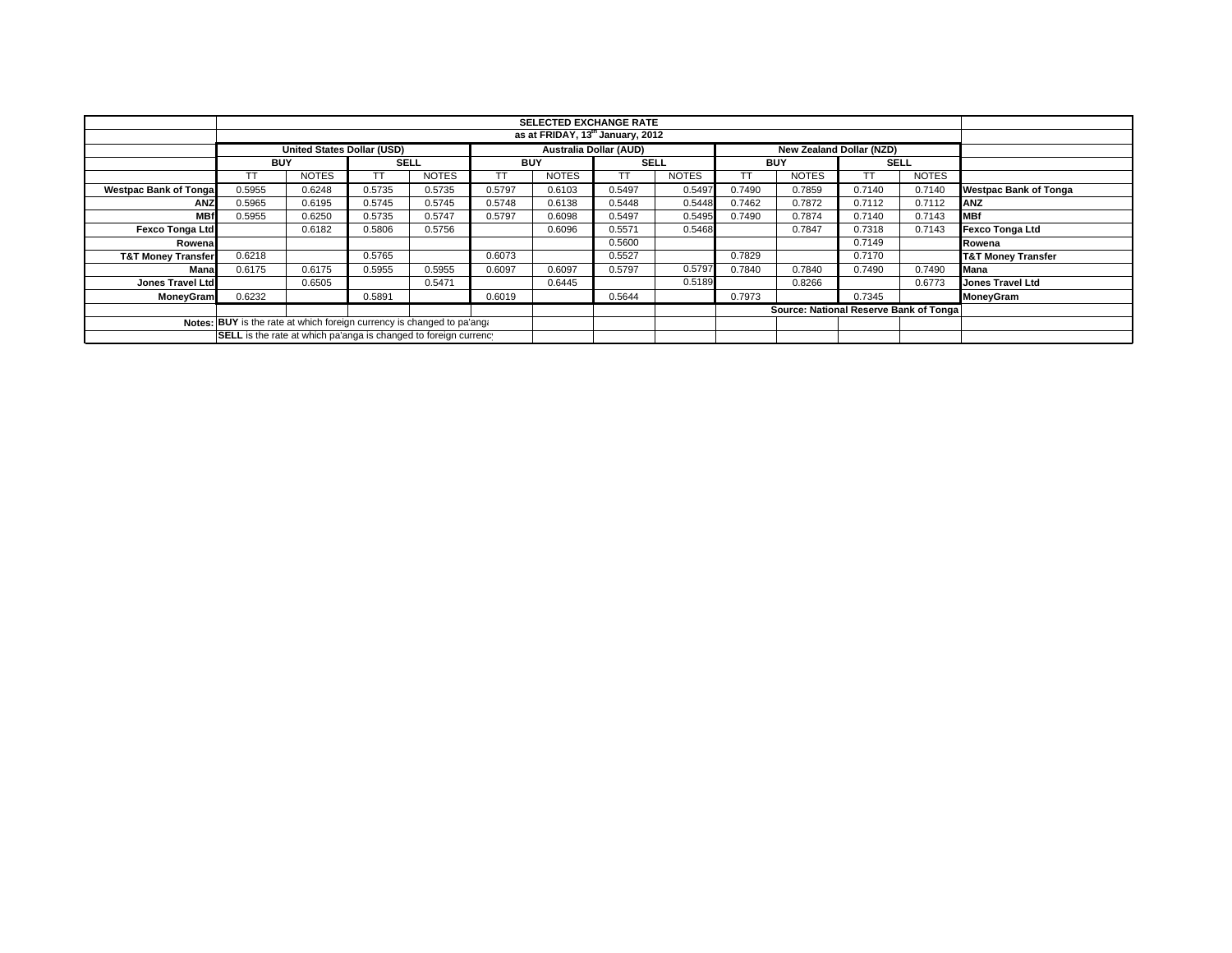|                                                                        |                                              | <b>SELECTED EXCHANGE RATE</b>                                                                  |             |              |            |              |             |              |            |                                        |             |              |                              |  |
|------------------------------------------------------------------------|----------------------------------------------|------------------------------------------------------------------------------------------------|-------------|--------------|------------|--------------|-------------|--------------|------------|----------------------------------------|-------------|--------------|------------------------------|--|
|                                                                        | as at FRIDAY, 20 <sup>th</sup> January, 2012 |                                                                                                |             |              |            |              |             |              |            |                                        |             |              |                              |  |
|                                                                        |                                              | <b>Australia Dollar (AUD)</b><br>United States Dollar (USD)<br><b>New Zealand Dollar (NZD)</b> |             |              |            |              |             |              |            |                                        |             |              |                              |  |
|                                                                        | <b>BUY</b>                                   |                                                                                                | <b>SELL</b> |              | <b>BUY</b> |              | <b>SELL</b> |              | <b>BUY</b> |                                        | <b>SELL</b> |              |                              |  |
|                                                                        |                                              | <b>NOTES</b>                                                                                   |             | <b>NOTES</b> |            | <b>NOTES</b> | TТ          | <b>NOTES</b> | ТT         | <b>NOTES</b>                           |             | <b>NOTES</b> |                              |  |
| <b>Westpac Bank of Tonga</b>                                           | 0.5979                                       | 0.6273                                                                                         | 0.5759      | 0.5759       | 0.5778     | 0.6081       | 0.5478      | 0.5478       | 0.7438     | 0.7805                                 | 0.7088      | 0.7088       | <b>Westpac Bank of Tonga</b> |  |
| <b>ANZ</b>                                                             | 0.5989                                       | 0.6219                                                                                         | 0.5769      | 0.5769       | 0.5736     | 0.6126       | 0.5436      | 0.5436       | 0.7422     | 0.7832                                 | 0.7072      | 0.7072       | ANZ                          |  |
| <b>MBf</b>                                                             | 0.5979                                       | 0.6289                                                                                         | 0.5759      | 0.5747       | 0.5778     | 0.6098       | 0.5478      | 0.5464       | 0.7438     | 0.7813                                 | 0.7088      | 0.7092       | <b>MBf</b>                   |  |
| <b>Fexco Tonga Ltd</b>                                                 |                                              | 0.6207                                                                                         | 0.5838      | 0.5780       |            | 0.6084       | 0.5554      | 0.5457       |            | 0.7805                                 | 0.7278      | 0.7104       | Fexco Tonga Ltd              |  |
| Rowena                                                                 |                                              |                                                                                                |             |              |            |              | 0.5376      |              |            |                                        | 0.7042      |              | Rowena                       |  |
| Melie Mei Langi                                                        |                                              | 0.6369                                                                                         | 0.5747      |              |            | 0.6173       | 0.5464      |              |            | 0.7937                                 | 0.7092      |              | Melie Mei Langi              |  |
| Mana                                                                   | 0.6199                                       | 0.6199                                                                                         | 0.5979      | 0.5979       | 0.6078     | 0.6078       | 0.5778      | 0.5778       | 0.7788     | 0.7788                                 | 0.7438      | 0.7438       | <b>Mana</b>                  |  |
| Jones Travel Ltd                                                       |                                              | 0.6530                                                                                         |             | 0.5494       |            | 0.6432       |             | 0.5177       |            | 0.8224                                 |             | 0.6735       | <b>Jones Travel Ltd</b>      |  |
| <b>MoneyGram</b>                                                       | 0.6232                                       |                                                                                                | 0.5891      |              | 0.5969     |              | 0.5597      |              | 0.7881     |                                        | 0.7260      |              | MoneyGram                    |  |
|                                                                        |                                              |                                                                                                |             |              |            |              |             |              |            | Source: National Reserve Bank of Tonga |             |              |                              |  |
| Notes: BUY is the rate at which foreign currency is changed to pa'ang: |                                              |                                                                                                |             |              |            |              |             |              |            |                                        |             |              |                              |  |
| SELL is the rate at which pa'anga is changed to foreign currency       |                                              |                                                                                                |             |              |            |              |             |              |            |                                        |             |              |                              |  |